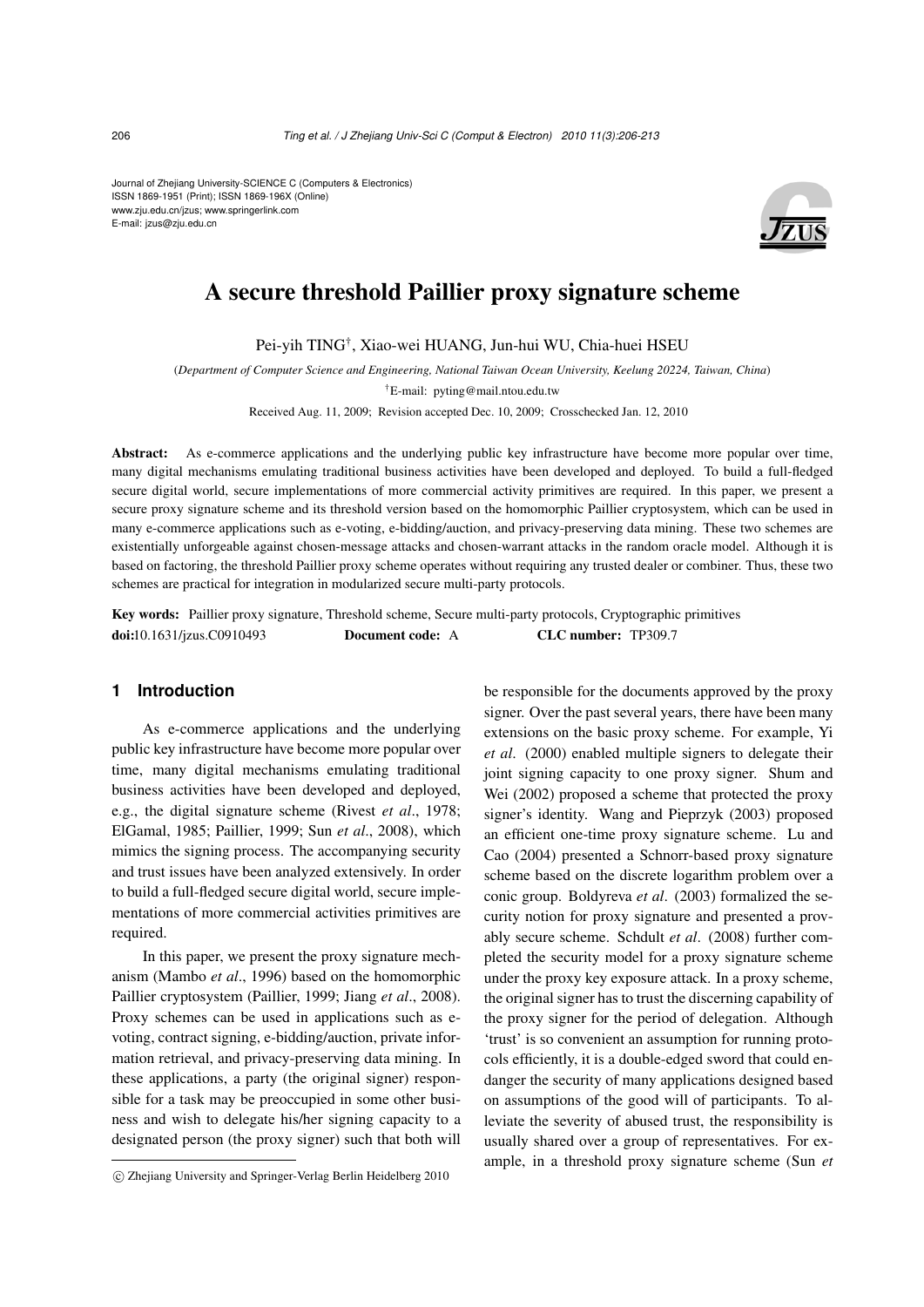*al*., 1999), a valid proxy signature can be produced only when a group of proxy signers, satisfying a specific access structure, approves the contents of documents.

In the past, threshold proxy signature schemes based on the factoring problem faced more difficulties than schemes (Sun *et al*., 1999; Javier and German, 2004) based on the discrete logarithm problem. For example, Hwang's threshold RSA proxy signature scheme (Hwang *et al*., 2003) breaks down when *d* colluding proxy signers derive the private key of the original signer (Wang *et al*., 2004), where *d* is the threshold. Later, Lu *et al*. (2005) proposed a threshold proxy signature scheme that required a trusted dealer. Chang and Chang (2007) also proposed an RSA-based threshold proxy signature scheme to fix the security flaws of Hwang's scheme. However, the latter scheme required a trusted combiner to avoid the leakage of the secret key. Contrary to the above unsuccessful approaches, Shoup's threshold RSA signature scheme (Shoup, 2000) which requires minimal trust assumption is provably secure and is efficient in that every participant can proceed signing a document independently. In our previous work (Ting and Huang, 2008), we developed an efficient RSA threshold proxy scheme following Shoup's methodology.

In this paper, we first propose a provably secure proxy signature scheme for the factoring-based Paillier cryptosystem then extend it to a distributed threshold proxy scheme. The additive homomorphism of the Paillier system is preserved in both schemes and allows various goals to be accomplished securely in applications like e-auction (Abe and Suzuki, 2002), evoting (Baudron *et al*., 2001), private information retrieval (Chang, 2004), or privacy-preserving data mining (Zhang *et al*., 2005; Magkos *et al*., 2008; Li *et al*., 2009). The proposed proxy scheme is designed parallel to both the Schnorr signature scheme (Schnorr, 1991) and the Guillou-Quisquater signature scheme (Guillou and Quisquater, 1988). The proposed threshold scheme extends the ideas of Shoup's threshold RSA scheme (Shoup, 2000) to the group of quadratic residues  $\mathbb{QR}_{n^2}$ . In addition, since a proxy signature scheme has the same architecture as an identity based signature scheme, both schemes can be suitably modified for those applications.

## **2 Paillier signature scheme**

In the following, we briefly summarize the Paillier probabilistic signature scheme (Paillier, 1999). The choice of parameters deviates slightly from the original scheme due to the proposed extensions to the proxy and the threshold proxy signature schemes.

Key generation Let the public key of a signer be  $(n, g)$ , where  $n = p \cdot q$ ,  $p = 2p' + 1$ ,  $q = 2q' + 1$  (the constraints  $p = 2p' + 1$  and  $q = 2q' + 1$  are required only in the threshold proxy signature scheme such that generators in  $\mathbb{QR}_{n^2}$  can be easily selected without the knowledge of  $p$  or  $q$ ),  $p$ ,  $q$ ,  $p'$ ,  $q'$  are large prime numbers, and  $g \in \mathbb{QR}_{n^2}$  (let  $\mathbb{QR}_{n^2}$  denote the set of quadratic residues in  $\mathbb{Z}_{n^2}$ ) satisfies  $\text{ord}_{n^2}(g) = n \cdot p' \cdot q'$ . The corresponding private key is  $m = p' \cdot q'$ .

**Signing** Given an arbitrary message *M*, the corresponding signature (*s*,*t*) is computed as follows:

$$
s \equiv \frac{L(h(M)^m \mod n^2)}{L(g^m \mod n^2)} \pmod{n},
$$
  

$$
t \equiv (h(M) \cdot g^{-s})^{n^{-1} \pmod{m}} \pmod{n},
$$

where  $L(u) \triangleq (u-1)/n$  for  $u \equiv 1 \pmod{n}$  and  $h(\cdot)$  is a collision-resistant hash function that maps a message of arbitrary length to an element in  $\mathbb{QR}_{n^2}$ . Practically, one can use a collision-resistant hash function  $h'(\cdot)$  that maps  $\{0,1\}^*$  to  $\mathbb{Z}_n^*$  and let  $h(M) \equiv h'(M)^2 \pmod{n^2}$  for a message *M*.

**Verification** A verifier checks that  $h(M) \stackrel{?}{=} g^s \cdot t^n$ (mod  $n^2$ ). If this congruence equation is satisfied, the pair (*s*,*t*) is a valid signature for the message *M*.

Please refer to (Paillier, 1999, Theorems 14 and 15) for the correctness and security issues of this scheme. Based on the intractability assumption of breaking the RSA function, the above Paillier signature scheme is proven existentially unforgeable against chosen-message attacks in the random oracle model (Paillier, 1999, Corollary 18).

## **3 Paillier proxy signature scheme**

#### 3.1 The proposed Paillier proxy signature scheme

In this section, we present the Paillier proxy signature scheme, the security proof of which will be provided in Section 5.

Key generation The choices for the public and private keys are the same as described in Section 2.

**Delegation** The public key of the original signer  $P_0$ is (*n*,*g*) and the corresponding private key is *m*. The proxy signer  $P_1$  is associated with a unique identification number  $ID_1$ . The original signer  $P_0$  prepares the warrant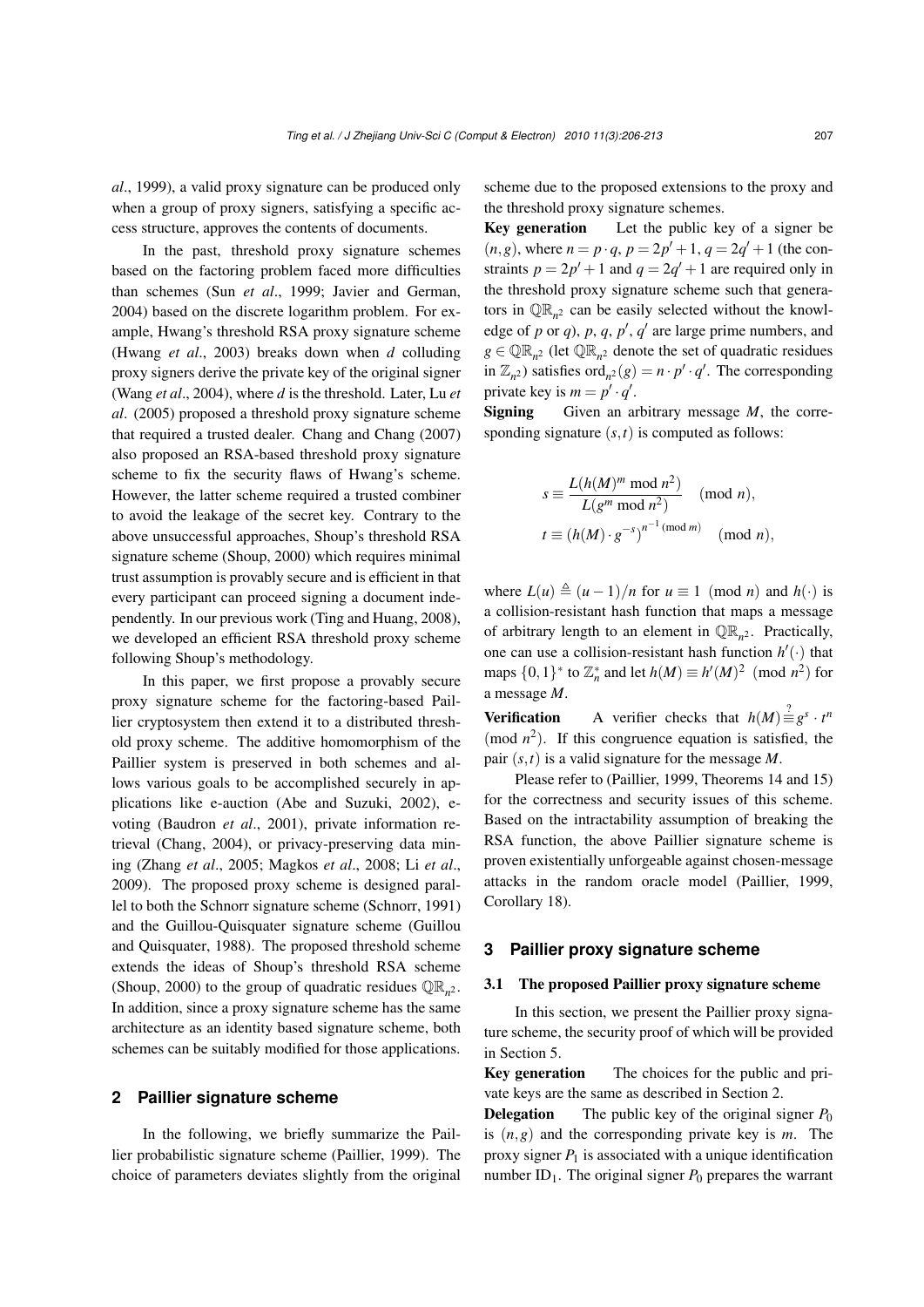$W_1$  for the proxy signer  $P_1$  and computes the proxy key  $(x, y)$  as follows:

$$
x \equiv \frac{L(h(0||W_1||\text{ID}_1)^m \text{ mod } n^2)}{L(g^m \text{ mod } n^2)} \pmod{n},
$$
  

$$
y \equiv (h(0||W_1||\text{ID}_1) \cdot g^{-x})^{n^{-1}(\text{mod } m)} \pmod{n},
$$

where '||' denotes the concatenation of two strings.

The original signer  $P_0$  publishes the warrant  $W_1$  and sends the proxy key pair  $(x, y)$  to the proxy signer  $P_1$  via a secure channel. The proxy signer  $P_1$  verifies the received proxy key pair by the following:

$$
h(0||W_1||\text{ID}_1) \equiv g^x \cdot y^n \pmod{n^2},
$$

which is essentially the verification equation of a standard Paillier signature scheme.

**Proxy signing** The proxy signer  $P_1$  signs a message *M* on behalf of the original signer  $P_0$  as follows:

1.  $P_1$  picks a pair of random numbers  $(a,b)$ , where  $a \in \mathbb{Z}_{n^3}, b \in \mathbb{QR}_n$ , and computes and publishes  $R \equiv g^a \cdot b^n$  $(mod n<sup>2</sup>)$ .

2. *P*<sup>1</sup> computes *s* and *t* as follows:

$$
\begin{cases}\ns = x \cdot h(1||M||R) + a, \\
t \equiv y^{h(1||M||R)} \cdot b \pmod{n}.\n\end{cases} (1)
$$

The proxy signature is (*s*,*t*,*R*).

Verification Anyone can verify the validity of a proxy signature  $(s,t,R)$  of a message *M* with the public key  $(n, g)$  of the original signer, the warrant  $W_1$ , and the identification  $ID_1$  of the proxy signer  $P_1$  through the following congruence:

$$
g^{s} \cdot t^{n} \stackrel{?}{=} h(0||W_1||\text{ID}_1)^{h(1||M||R)} \cdot R \pmod{n^2}.
$$

Note that

$$
g^{s} \cdot t^{n} \equiv (g^{x})^{h(1||M||R)} \cdot g^{a} \cdot (y^{n})^{h(1||M||R)} \cdot b^{n}
$$

$$
\equiv h(0||W_{1}||\text{ID}_{1})^{h(1||M||R)} \cdot R \pmod{n^{2}}.
$$

#### 3.2 Threshold extension

In order to derive the threshold version, we further modify the components of Eq. (1) as follows:

$$
\begin{cases}\ns = x \cdot h(1||M||R) + a\Delta, \\
t \equiv y^{h(1||M||R)} \cdot b^{\Delta} \pmod{n}, \\
R \equiv (g^a \cdot b^n)^{\Delta} \pmod{n^2},\n\end{cases}
$$

where  $\Delta = \ell!$  for a (*d*,  $\ell$ )-threshold scheme and the proxy signature  $(s, t, R)$  satisfies the verification equation

$$
g^{s} \cdot t^{n} \equiv h(0||W||\text{ID})^{h(1||M||R)} \cdot R \pmod{n^{2}}.
$$

Since both  $f_1(a) \equiv \Delta a \pmod{mn}$  and  $f_2(b) \equiv$  $\Delta \log_g b \pmod{m}$  are permutations provided that  $gcd(\Delta, mn) = 1$  and  $gcd(\Delta, m) = 1$ , the values  $a\Delta$ (mod *mn*) and  $b^{\Delta}$  (mod *n*) are still randomly distributed over  $\mathbb{Z}_{mn}^*$  and  $\mathbb{QR}_n$ , respectively.

In a  $(d, l)$ -threshold proxy scheme, we would like to share secretly the proxy key  $(x, y)$  to a set of proxy signers  $\{P_i\}_{i=1,2,\dots,\ell}$  ( $\ell \ll n$ ) such that any subset *S* of these signers  ${P_i}_{i \in S}$  with  $\ell \geq |S| \geq d$  can jointly sign a document *M* on behalf of the original signer *P*0.

Using Shamir's polynomial secret sharing (Shamir, 1979), the first part of the proxy key  $x$  is shared among  ${P_i}_{i=1,2,..., \ell}$  as  ${x_i}_{i=1,2,..., \ell}$  such that  $x \equiv \sum_{i \in S} x_i L_i(0)$ (mod *mn*). Each proxy signer *P<sup>i</sup>* later individually calculates the signature share  $s_i = x_i \cdot h(1||M||R) + a_i\Delta$ . The first part of the proxy signature,  $s$ , can be reconstructed later from  $\{s_i\}_{i \in S}$ , i.e.,  $s\Delta = \left(\sum_{i \in S} s_i L_i(0)\right) \Delta$  $= h(1||M||R)$  $\overline{a}$  $\sum_{i \in S} x_i L_i(0)$  $\mathbf{r}$  $\Delta + \Delta^2$  $\overline{a}$  $\sum_{i \in S} a_i L_i(0)$  $\mathbf{r}$ , where  $L_i(x) \triangleq \prod_{j \in S \setminus \{i\}}$ *x*−*j*  $\frac{x-j}{i-j}$  is the *i*th term of the Lagrange interpolation polynomial. In this procedure, the shared secret  $x_i$  is not revealed at the time a document is signed and can be reused later. Note that ∆ introduced here cancels all those  $i - j$  denominators in  $L_i(x)$  such that the reconstruction can be done without the secret modulus *mn*.

On the other hand, the second part of the proxy key *y* should not be shared among  $\{P_i\}_{i=1,2,...,\ell}$  as  $\{y_i\}_{i=1,2,\dots,\ell}$  in a similar way such that  $y \equiv \sum_{i \in S} y_i L_i(0)$ (mod *n*). In that way, each proxy signer would not be able to produce proxy signature share independently and the proxy key *y* is exposed after signing one proxy signature.

To avoid this problem, we pick an arbitrary element  $D \in \mathbb{Z}_m^*$  as the exponent to be shared among  ${P_i}_{i=1,2,..., \ell}$  as  ${D_i}_{i=1,2,..., \ell}$  such that  $D \equiv \sum D_i L_i(0)$ (mod *m*). One calculates the inverse of *D* (mod *m*), i.e.,  $G \equiv D^{-1} \pmod{m}$ , calculates  $C \equiv y^G \pmod{n}$ , and publishes *C* as the base. The second part of the proxy signature becomes  $t \equiv C^{D \cdot h(1||M||R)} \cdot b^{\Delta} \pmod{n}$ and can be reconstructed from individual signature shares by calculating ∏ *i*∈*S*  $\frac{a}{\sqrt{2}}$  $\left[ C^{h(1||M||R)} \right]^{D_{h(1)}}$  $\cdot b_i^{\Delta}$ ¶∆*Li*(0) ≡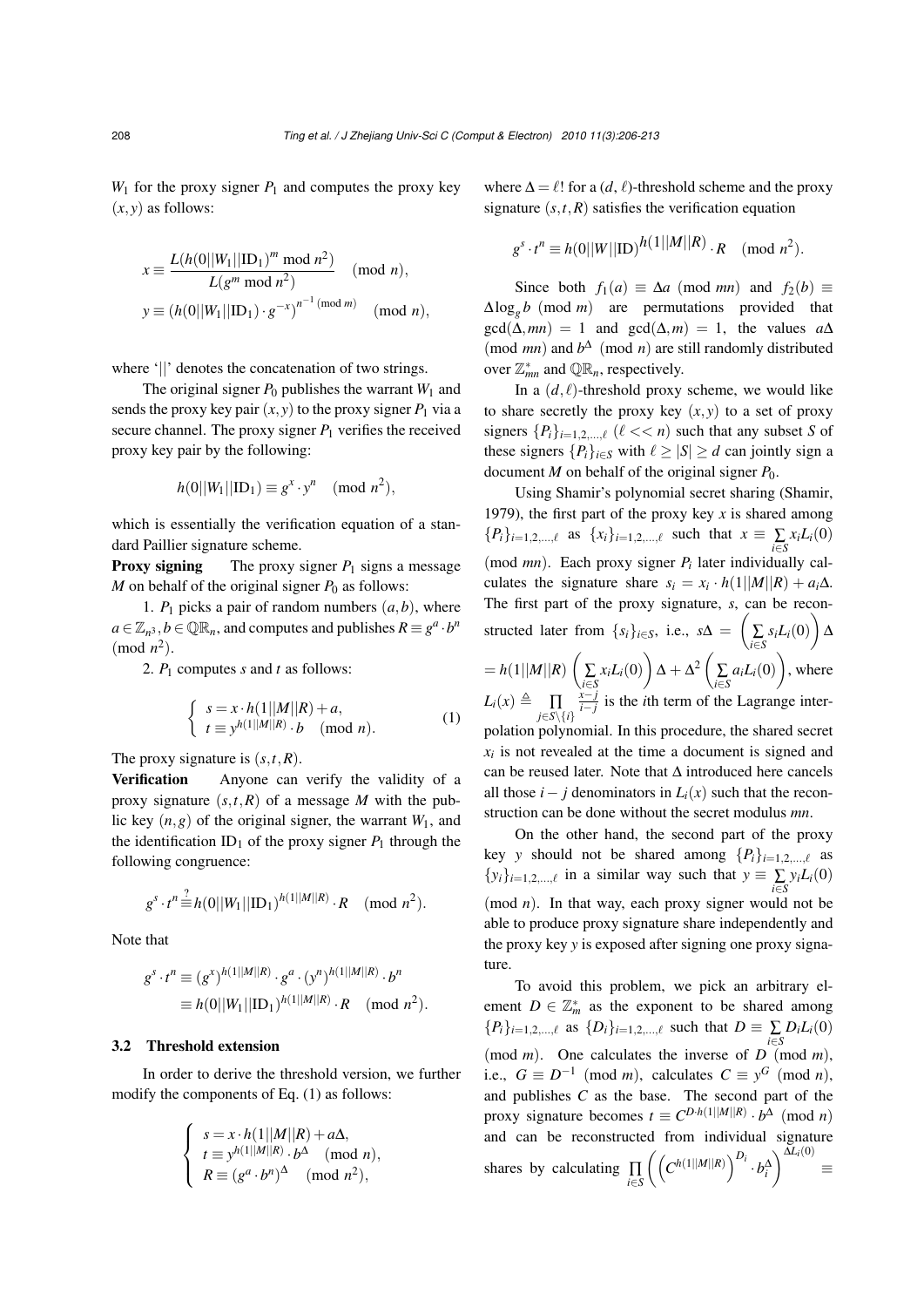$$
\left(y^{h(1||M||R)}\cdot \prod_{i\in S} b_i^{\Delta L_i(0)}\right)^\Delta \pmod{n}.
$$

# **4** Threshold Paillier proxy signature scheme

The setup of this scheme consists of an original signer  $P_0$ ,  $\ell$  proxy signers  $\{P_i\}_{i=1,2,\dots,\ell}$ , and a verifier. For a proxy protected threshold scheme, each proxy signer,  $P_i$ , associated with a unique identifier ID<sub>i</sub>, also has his/her own secret key *m<sup>i</sup>* of a Paillier cryptosystem with public key  $(n_i, g_i)$ .

Key generation The choices of the public and private keys are the same as described in Section 2.

**Delegation**  $P_0$  computes the proxy key  $(x_i, D_i)$  for each *P<sup>i</sup>* :

1.  $P_0$  calculates the master proxy key  $(x, y)$ :

$$
x \equiv \frac{L(h(0||W||\text{ID})^m \mod n^2)}{L(g^m \mod n^2)} \pmod{n},
$$
  

$$
y \equiv (h(0||W||\text{ID})g^{-x})^{n^{-1} \pmod{m}} \pmod{n},
$$

where  $ID = ID_1||ID_2|| \cdots ||ID_\ell$  and *W* is the group warrant.

2. *P*<sup>0</sup> picks a random element  $D \in \mathbb{Z}_m^*$ , computes  $G \equiv D^{-1} \pmod{m}$ , calculates  $C \equiv y^G \pmod{n}$ , and publishes *C*.

3. *P*<sub>0</sub> picks two degree- $(d-1)$  polynomials  $f(X) =$  $x + r_1X + r_2X^2 + \cdots + r_{d-1}X^{d-1}$  and  $F(X) = D + R_1X + R_2X^d$  $R_2X^2 + R_3X^3 + \cdots + R_{d-1}X^{d-1}$ , where  $r_i \in \mathbb{Z}_{mn}$  and  $R_i \in$ Z*<sup>m</sup>* are random numbers.

4. *P*<sup>0</sup> sends the proxy key pair  $x_i \equiv f(i) \pmod{mn}$ and  $D_i \equiv F(i) \pmod{m}$  to  $P_i$  in a secure manner for  $i =$  $1, 2, \cdots, \ell$ .

5.  $P_0$  computes the public verification key pair  $u_i \equiv g^{x_i} \pmod{n^2}$  and  $v_i \equiv (C^{D_i})^n \pmod{n^2}$  for  $i =$ 1,2,…, $\ell$  and publishes  $\{u_i\}_{i=1,2,\dots,\ell}$  and  $\{v_i\}_{i=1,2,\dots,\ell}$ . **Proxy key verification**  $P_i$  **checks whether the follow**ing congruences are satisfied:

$$
u_i \equiv g^{x_i} \pmod{n^2},
$$

$$
v_i \equiv (C^{D_i})^n \pmod{n^2},
$$

$$
h(0||W||\mathbf{ID})^{\Delta} \equiv \prod_{i=1}^{\ell} (u_i \cdot v_i)^{\Delta L_i(0)}
$$

$$
(\equiv (g^x \cdot y^n)^{\Delta}) \pmod{n^2}.
$$

**Proxy signature share generation** A set *S* of at least *d* proxy signers jointly sign a message *M* as follows:

1. A proxy signer  $P_i$  ( $i \in S$ ) picks two random numbers  $(a_i, b_i)$  secretly such that  $a_i \in \mathbb{Z}_{n^3/4}$ ,  $b_i \in \mathbb{QR}_n$ .

2.  $P_i$  computes and publishes commitments  $A_i$  and *B<sup>i</sup>* as follows:

$$
A_i \equiv g^{a_i} \pmod{n^2},
$$
  

$$
B_i \equiv b_i^n \pmod{n^2}.
$$

3. A public commitment value *R* is derived from the set of public commitments  $\{A_i, B_i\}_{i \in S}$  by

$$
R \equiv \prod_{i \in S} (A_i \cdot B_i)^{\Delta L_i(0)} \pmod{n^2}.
$$

4. *P<sup>i</sup>* computes and publishes his/her signature share  $(s_i, t_i)$  as

$$
s_i = x_i \cdot h(1||M||R) + a_i\Delta,
$$
  
\n
$$
t_i \equiv (C^{h(1||M||R)})^{D_i} \cdot b_i^{\Delta} \pmod{n}.
$$

5. If the scheme is proxy protected, each  $P_i$  chooses a collision-resistant hash function  $H_i(\cdot)$ , which maps messages of arbitrary length to elements in  $\mathbb{QR}_{n_i^2}^*$ , and signs  $H_i(s_i||t_i)$  with his/her own Paillier secret key  $m_i$ , i.e.,  $\sigma_i \equiv \frac{L(H_i(s_i||t_i)^{m_i} \mod n_i^2)}{L(m_i; m_i + 2)}$  $L(g_i^{m_i} \mod n_i^2)$  (mod *n<sub>i</sub>*) and  $\tau_i \equiv$  $(H_i(s_i||t_i) \cdot g_i^{-\sigma_i})^{n_i^{-1} \pmod{m_i}}$  (mod *n<sub>i</sub>*).

Proxy signature share verification *Pi*'s proxy signature share  $(s_i, t_i)$  should satisfy the following congruence equations:

$$
g^{s_i} \equiv u_i^{h(1||M||R)} \cdot A_i^{\Delta} \pmod{n^2},
$$
  

$$
t_i^n \equiv v_i^{h(1||M||R)} \cdot B_i^{\Delta} \pmod{n^2}.
$$

The proxy-signing protocol aborts if the number of valid signature shares is less than *d*.

Proxy signature combination The proxy signature  $(s, t)$  is computed from the proxy signature shares as follows:

1. Calculate *s* from  $\{s_i\}_{i \in S}$  as follows:

$$
S_1 = \sum_{i \in S} s_i \cdot (\Delta \cdot L_i(0)) = (x \cdot h(1||M||R) + a)\Delta,
$$
  

$$
s = S_1/\Delta = x \cdot h(1||M||R) + a,
$$

where  $a \triangleq \sum_{i \in S} a_i \cdot (\Delta \cdot L_i(0)).$ 

2. Calculate *t* from  $\{t_i\}_{i \in S}$  as follows: (1) Calculate  $T_1$  from  $\{t_i\}_{i \in S}$ :

$$
T_1 \equiv \prod_{i \in S} t_i^{\Delta L_i(0)} \pmod{n},
$$
  

$$
\left( \equiv C^{h(1||M||R)D\Delta} \cdot b^{\Delta} \equiv \left( y^{h(1||M||R)} \cdot b \right)^{\Delta} \right)
$$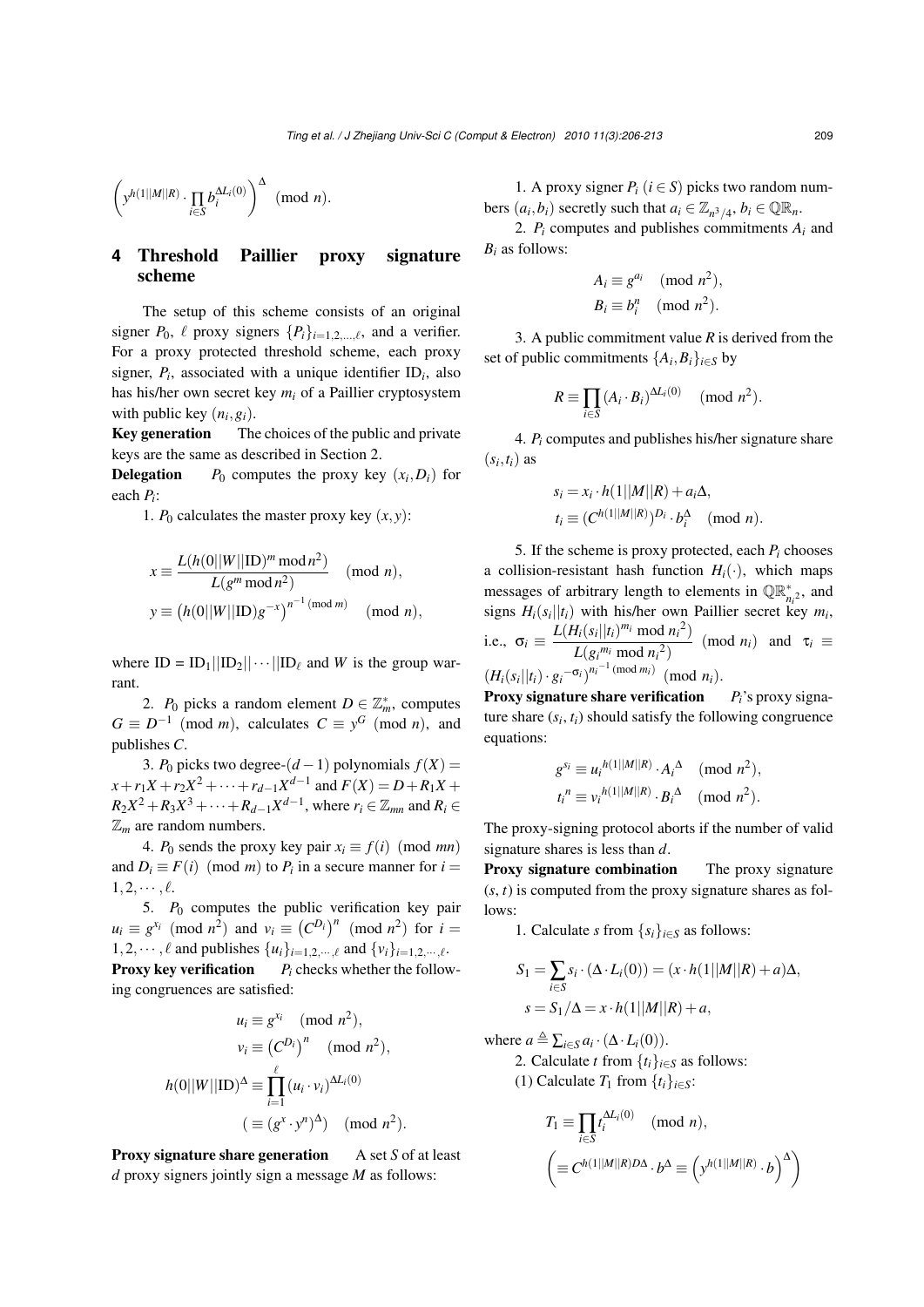where  $b \stackrel{\triangle}{=} \prod_{i \in S} b_i^{\Delta L_i(0)} \pmod{n}$ . Note that the public commitment value  $R \equiv \prod (A_i \cdot B_i)^{\Delta L_i(0)} \equiv g^a \cdot b^n \pmod{n^2}$ . (2) Calculate  $T_2$  from *W*, ID, *M*, *R* and *s*:

$$
T_2 \equiv h(0||W||\text{ID})^{h(1||M||R)} \cdot R \cdot g^{-s}
$$
  
\n
$$
\equiv (g^x y^n)^{h(1||M||R)} \cdot (g^a b^n) \cdot g^{-s}
$$
  
\n
$$
\equiv (y^{h(1||M||R)} \cdot b)^n \pmod{n}.
$$

(3) Since gcd( $\Delta$ , *n*) = 1, there exist two integers *c*<sub>1</sub> and  $c_2$  such that  $c_1\Delta + c_2n = 1$ . The combined signature component *t* is calculated as follows:

$$
t \equiv (T_1)^{c_1} \cdot (T_2)^{c_2}
$$
  
\n
$$
\equiv \left( y^{h(1||M||R)} \cdot b \right)^{\Delta c_1 + nc_2}
$$
  
\n
$$
\equiv y^{h(1||M||R)} \cdot b \pmod{n}.
$$

3. (*M*,*W*,ID,*s*,*t*,*R*) is the proxy signature on message *M*.

Proxy signature verification The proxy signature is verified through the following congruence:

$$
R \cdot h(0||W||\text{ID})^{h(1||M||R)} \equiv g^s \cdot t^n \pmod{n^2}.
$$

In order to protect each proxy signer against a malicious original signer, a verifier could check for every  $i \in S$  that

$$
H_i(s_i||t_i) \stackrel{?}{\equiv} g_i^{\sigma_i} \cdot \tau_i^{\,n_i} \pmod{n_i^2}.
$$

## **5 Security analysis**

In this section, we give a definition of an unforgeable proxy signature and prove that our proxy signature scheme is existentially unforgeable under a chosenmessage and chosen-warrant attack.

**Definition 1** An adversary *F* is a probabilistic polynomial-time algorithm with accesses to a random oracle  $H$ , a proxy signing oracle  $\Sigma$  for the proxy signer  $P_1$  with identifier ID<sub>1</sub> and warrant  $W_1$ , and a delegation oracle  $D$  for the original signer  $P_0$ . The output of *F* is  $(M, W_1, ID_1, s, t, R)$ . We say that *F* successfully forges a proxy signature of  $P_1$  for some message  $M$  if its output  $(M, W_1, ID_1, s, t, R)$  satisfies the verification equation,  $g^s \cdot t^n \equiv h(0||W_1||\text{ID}_1)^{h(1||M||R)} \cdot R \pmod{n^2}$ , where  $(W_1, ID_1)$  has not been asked of  $D$  and  $M$  has not been asked of  $\Sigma$ . The proxy signature scheme is existentially unforgeable against a chosen-message and chosenwarrant attack in the random oracle model if for every adversary *F* the probability of any successful forgery is computationally negligible.

Theorem 1 The Paillier proxy signature scheme described in Section 3 is existentially unforgeable against chosen-message attacks and chosen-warrant attacks in the random oracle model.

**Proof** Consider the proposed Paillier proxy signature scheme. Suppose *F* is an adversary that can forge a Paillier proxy signature with non-negligible success probability. *F* is given accesses to a random oracle  $H$ , a signing oracle Σ, and a delegation oracle *D*. We construct a probabilistic polynomial-time algorithm  $Q((n, g), C)$  using *F* as a black box to invert an arbitrary Paillier ciphertext *C* with non-negligible probability, where  $(n, g)$ is the corresponding encryption public key. This in turn contradicts with the computational composite residuosity assumption that there exists no polynomial-time algorithm for solving the composite residuosity class problem (Paillier, 1999, Conjecture 13). As *F* is a chosenmessage and chosen-warrant attacker, *Q* has to simulate indistinguishably the hash oracle  $H$ , the signing oracle Σ, and the delegation oracle *D* for *F* and invokes *F* with warrant  $W_1||ID_1$  and public key  $(n, g)$ .

 $Q$  simulates the random oracle  $H$  as follows:

1. *H* keeps a list  $\mathcal{L} = \{(u_1, h_1), (u_2, h_2), \cdots\}$ , where  $u_i \in \{0, 1\}^*$  is the query and  $h_i \in \mathbb{QR}_{n^2}$  is the corresponding hash value.

2. For a query  $u = 0||W_1||\text{ID}_1$ , where  $(u, \cdot) \notin L$ , *H* appends  $(u, C)$  to  $\angle$  and returns  $C$ .

3. For a query  $u = 0||W||ID \neq 0||W_1||ID_1$ , where  $(u, \cdot) \notin L$ , *H* randomly chooses  $x \in \mathbb{Z}_n, y \in \mathbb{Z}_n^*$  and returns  $g^x y^n \pmod{n^2}$ . *H* appends  $(u, g^x y^n \pmod{n^2})$ to  $\mathcal L$  and keeps  $(x, y)$  for answering possible delegation queries later.

4. If a query *u* has already been asked of such that  $(u_i = u, h_i) \in L$ , *H* returns the corresponding  $h_i$ .

Because  $Q$  is in full control of the random oracle  $H$ , *Q* simulates the proxy signing oracle Σ together with *H* to answer *F*'s signing queries as follows:

1. When a message  $M$  is queried of,  $\Sigma$  randomly picks  $s \in \mathbb{Z}_{n^3}$  (in Eq. (1),  $s = x \cdot h(1||M||R) + a$ , where  $x \in \mathbb{Z}_n$ ,  $h(1||M||R) \in \mathbb{QR}_{n^2}$ ,  $a \in \mathbb{Z}_{n^3}$ . To simulate the distribution of a real *s*, we randomly pick a number in  $(\mathbb{Z}_{n^3})$ ,  $t \in \mathbb{QR}_n$ , and  $h \in \mathbb{QR}_{n^2}$ , queries  $\mathcal{H}$  of  $0||W_1||\mathbf{ID}_1$ to obtain *C*, and computes  $R \equiv g^{s}t^{n} \cdot C^{-h}$  (mod  $n^{2}$ ).

2. Σ checks if  $(1||M||R,.) \notin L$ , appends  $(1||M||R,h)$ to *L*, and returns  $(s,t,R)$ ; otherwise, if  $(1||M||R,·)\in L$ , aborts.

Similarly, *Q* simulates the delegation oracle *D* with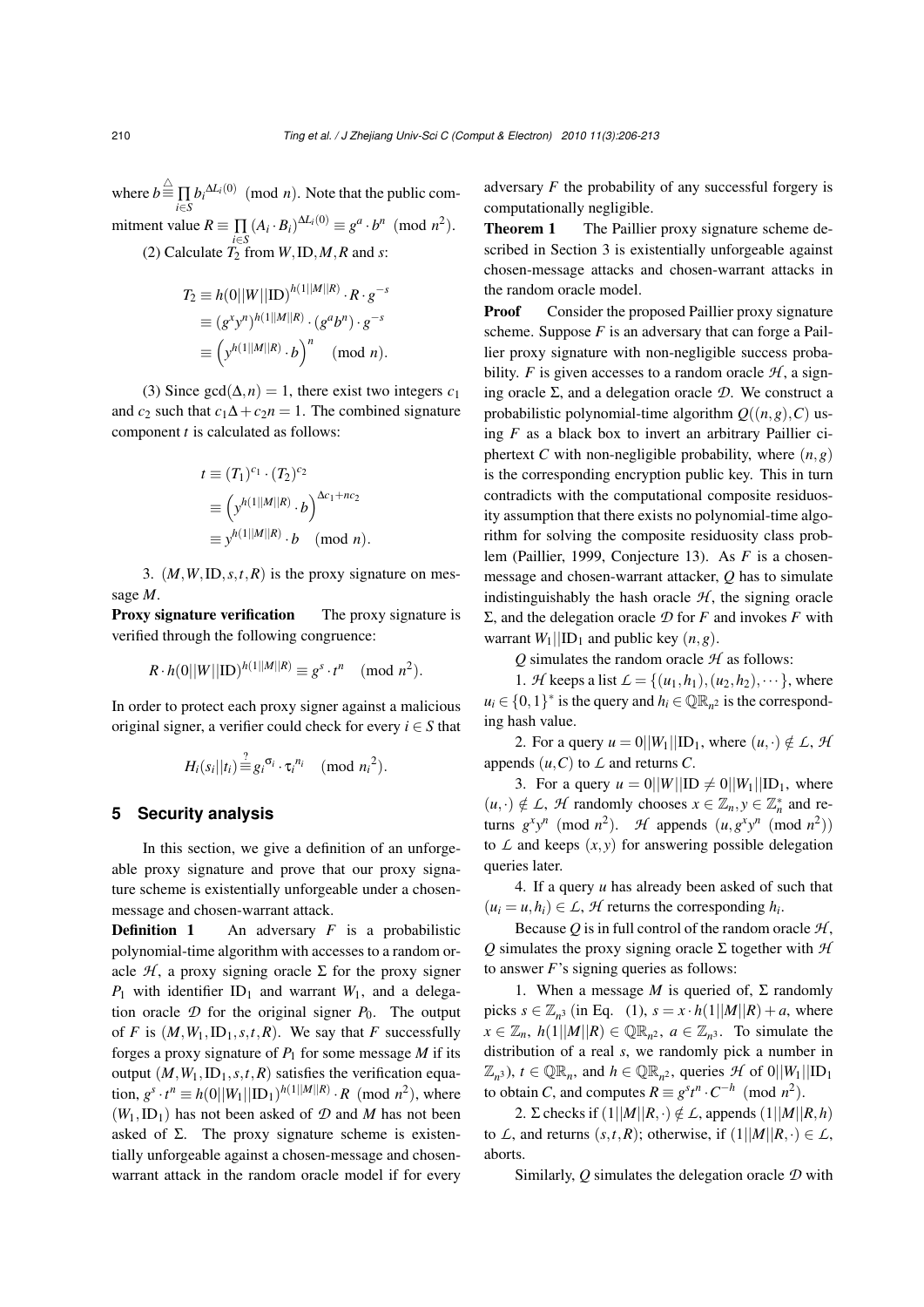full control of the random oracle  $H$  as follows:

Let *W*||ID denote the query to *D*. If  $(0||W||ID, \cdot) \in$ *L*, *D* returns the corresponding  $(x, y)$  such that  $g^x y^n =$  $H(0||W||ID)$  as in Step 3 of the simulation of  $H$ ; else if  $(0||W||ID, ·) \notin L$ , *D* randomly chooses  $x \in \mathbb{Z}_n$ ,  $y \in \mathbb{Z}_n^*$ , returns  $(x, y)$ , and appends  $(0||W||ID, g<sup>x</sup>y<sup>n</sup> \pmod{n<sup>2</sup>}$  to *L* for the random oracle query.

Assume that, with non-negligible probability, *F* outputs for a message *M* the valid proxy signature  $(s, t, R)$ , satisfying  $R \cdot h(0||W_1||\text{ID}_1)^{h(1||M||R)} \equiv g^s \cdot t^m$ (mod  $n^2$ ). *F* must have asked the queries  $0||W_1||ID_1$ and  $1||M||R$  of the random oracle *H*. Let  $(1||M||R,h)$ be the βth (query, response) pair in *L*. By the oracle replay attack (Pointcheval and Stern, 2000), *Q* invokes *F* again with the same random tape, the same input, the same responses of the random oracle  $H$ , the signing oracle  $\Sigma$ , and the delegation oracle  $\mathcal D$  up to the  $(\beta - 1)$ th random oracle query. *Q* replaces the βth response of *H* by randomly choosing an  $h' \in \mathbb{QR}_{n^2}$  such that  $h' \neq h$ , and continues to simulate randomly  $H$ ,  $\Sigma$ , and  $D$  thereafter. Thus, *F* succeeds with non-negligible probability in forging another signature  $(s', t', R)$  with respect to the same commitment  *according to the forking lemma* (Pointcheval and Stern, 2000). These two signatures  $(s, t, R)$  and  $(s', t', R)$  satisfy

$$
R \equiv g^s \cdot t^n \cdot h(0||W_1||\text{ID}_1)^{-h} \equiv g^s \cdot t^n \cdot C^{-h},\tag{2}
$$

$$
R \equiv g^{s'} \cdot (t')^{n} \cdot h(0||W_1||\text{ID}_1)^{-h'} \equiv g^{s'} \cdot (t')^{n} \cdot C^{-h'}, \quad (3)
$$

where  $h(0||W_1||ID_1) = C$  is guaranteed by the *H* oracle. From Eqs. (2) and (3), we obtain:

$$
gs \cdot tn \cdot C-h \equiv gs' \cdot (t')n \cdot C-h' \pmod{n2,\Rightarrow Ch-h' \equiv gs-s' \cdot (t \cdot (t')-1)n \pmod{n2.
$$

As  $mn = p \cdot q \cdot p' \cdot q'$ ,  $gcd(h - h', mn) = 1$  with overwhelming probability,  $(h - h')^{-1}$  (mod *mn*) exists. The above congruence can be rewritten as

$$
C \equiv g^{M'} \cdot (T')^n \pmod{n^2},
$$

where  $M' \equiv (s - s')(h - h')^{-1} \pmod{mn}$ ,  $T' \equiv ($  $(t \cdot (t')^{-1})^{(h-h')-1}$  (mod *n*),  $M' \in \mathbb{Z}_{mn}$ , and  $T' \in \mathbb{Z}_n$ . Let  $M \equiv (s - s')(h - h')^{-1} \pmod{n}$ , where  $M \in \mathbb{Z}_n$ . It is clear that  $M \equiv M' \pmod{n}$ . Also, this means that there exists a unique integer *b* such that  $M' = M + bn$ . Therefore,

$$
C \equiv g^{M+bn}(T')^n \equiv g^M(g^bT')^n \pmod{n^2}.
$$

As any Paillier ciphertext  $C \in \mathbb{Z}_{n^2}$  can be uniquely decrypted, the decrypted message corresponding to *C* is *M* from the above equation. Thus, the algorithm *Q* has successfully found the corresponding plaintext *M* of *C*. This contradicts with the computational composite residuosity assumption.

In the following, the above is extended to prove the security of the  $(d, l)$ -threshold Paillier proxy signature scheme.

**Theorem 2** The  $(d, l)$ -threshold Paillier proxy signature scheme is existentially unforgeable against a chosenmessage and chosen-warrant attack.

Proof (Sketch) A construction of algorithm *Q* to break the underlying Paillier cryptosystem similar to the previous one is used to prove that the  $(d, l)$ -threshold Paillier proxy signature scheme is existentially unforgeable against a chosen-message and chosen-warrant attack. The primary difference of the adversary  $F'$ , which breaks the  $(d, l)$ -threshold Paillier proxy signature scheme, from the previous adversary  $F$  is that  $F'$ knows the set  $S^-$  of proxy signing keys of the corrupted signers in the threshold scheme, where the number of corrupted signers is less than *d*. We describe how the algorithm  $Q$  chooses  $S^-$  for  $F'$  and the remaining parts of *Q* are the same as the previous construction. Without loss of generality, let  $\{P_i\}_{i=1,2,\dots,d-1}$  be the set of corrupted signers. In a real protocol, the proxy key  $(x_i, D_i)$ of a proxy signer  $P_i$  is uniformly distributed in the sets  $\{0,1,\dots,mn-1\}$  and  $\{0,1,\dots,m-1\}$ , respectively. However, since *m* is unknown to *Q*, *Q* can pick only from the sets  $\{0, 1, \dots, |n^2/4| - 1\}$  and  $\{0, 1, \dots, |n/4| - 1\}$ two random numbers  $x_i$ ,  $D_i$  as the proxy keys for  $P_i$ . Let  $S^- = \{(x_i, D_i)\}_{i=1,2,\dots,d-1}$  be the proxy keys for the corrupted set of signers and be part of the input of  $F'$ . The statistical distances between simulated and real  $(x_i, D_i)$ are both  $O(n^{-\frac{1}{2}})$ , which are polynomially negligible, since

$$
\frac{n^2}{4} - mn = \left(\frac{p' + q'}{2} + \frac{1}{4}\right)n \approx O(n^{\frac{3}{2}}),
$$

$$
\frac{n}{4} - m = \frac{p' + q'}{2} + \frac{1}{4} \approx O(n^{\frac{1}{2}}).
$$

Because the *d*th proxy key  $(x_d, D_d)$ , given the information  $\{(x_i, D_i)\}_{i=1,2,\dots,d-1}$ , is completely unconstrained, the adversary  $F'$  gains from  $S^-$  insignificant advantage. Hence, as in the previous proof, we construct *Q* using  $F'$  as a black box: If  $F'$  is given  $S^-$  and  $F'$  forges with non-negligible probability a set of proxy signature shares  ${s_i, t_i}_{i=1,2,\dots,d}$  corresponding to a commitment *R*, *Q* obtains a proxy signature  $(s, t, R)$  through the proxy signature combining protocol. By the oracle replay attack, *Q*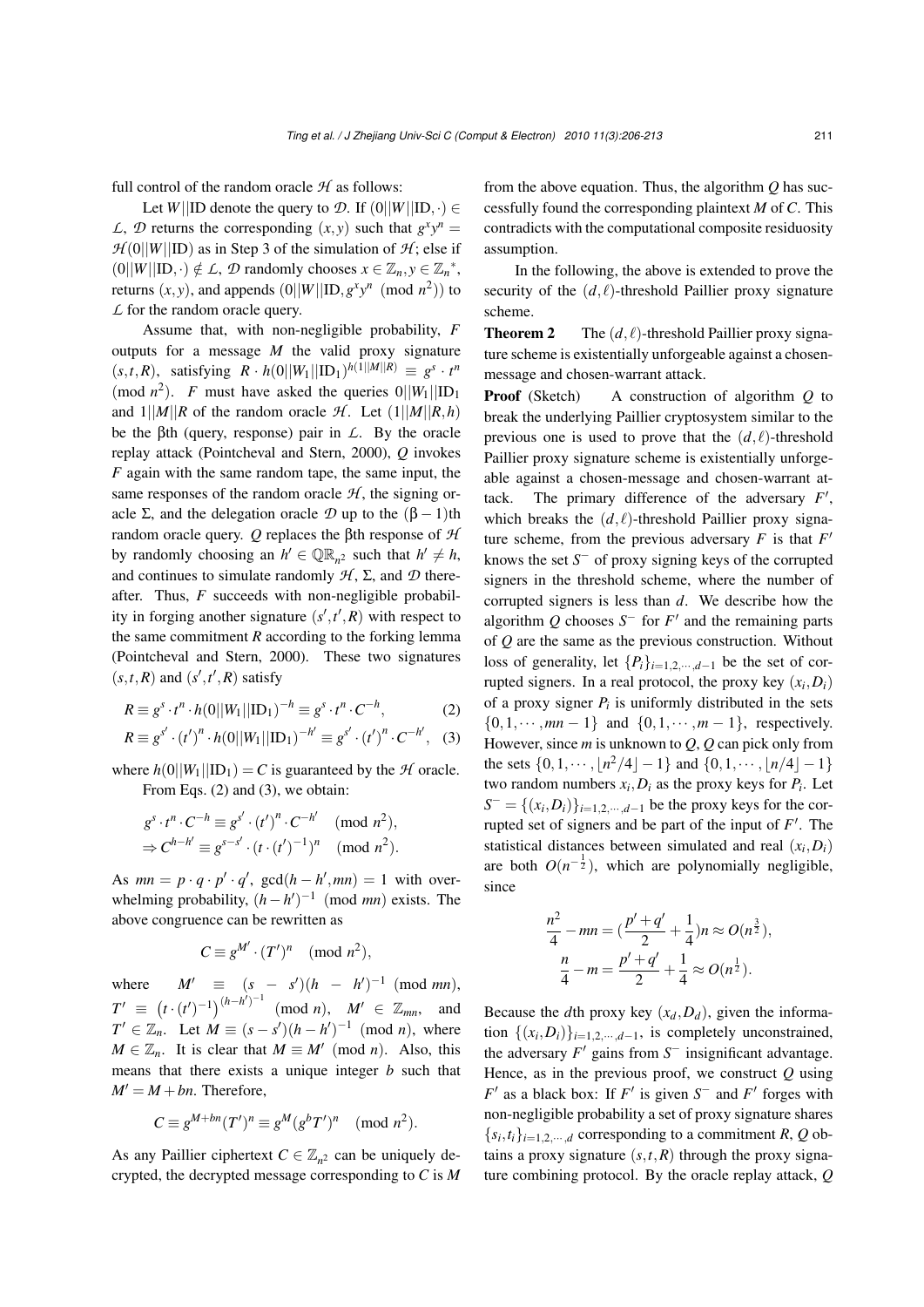invokes  $F'$  again with a similar setting as in the previous proof and  $F'$  forges with non-negligible probability another set of proxy signature shares  $\{s'_i, t'_i\}_{i=1,2,\dots,d}$  for the same commitment *R*. Then *Q* obtains another proxy signature  $(s', t', R)$ . These two proxy signatures  $(s, t, R)$ and  $(s', t', R)$  satisfy Eqs. (2) and (3). By using the same method as in the previous proof, the Paillier ciphertext *C* can be inverted again. This contradicts the computational composite residuosity assumption.

## **6 Conclusion**

In this paper, we present a secure Paillier proxy signature scheme and its threshold version. These two schemes are proven existentially unforgeable against a chosen-message and chosen-warrant attack in the random oracle model. Although it is based on the integer factoring problem, the round efficiency of the threshold scheme is comparable with a discrete-log based scheme without requiring a trusted dealer or combiner. Thus, both schemes are practical in modularized secure multiparty protocols.

In the presented proofs, the efficiency of reduction (Bellare and Rogaway, 1996) of both schemes is omitted. In general, the application of the forking lemma (Pointcheval and Stern, 2000) in a security proof decreases the 'exactness of security' being proven for the target scheme. Nonetheless, the proofs presented above still provide a lower bound for the security of the proposed scheme and provide direction for further extensions and applications of the proposed schemes.

## References

- Abe, M., Suzuki, K., 2002. *M*+1-st price auction using homomorphic encryption. *LNCS*, 2274:115-124. [doi:10.1007/3-540-45664-3\_8]
- Baudron, O., Fouque, P., Pointcheval, D., Stern, J., Poupard, G., 2001. Practical Multi-Candidate Election System. ACM 20th Symp. on Principle of Distributed Computing, p.274-283. [doi:10.1145/383962.384044]
- Bellare, M., Rogaway, P., 1996. The exact security of digital signatures—how to sign with RSA and Rabin. *LNCS*, 1070:399-416. [doi:10.1007/3-540-68339-9\_34]
- Boldyreva, A., Palacio, A., Warinschi, B., 2003. Secure Proxy Signature Schemes for Delegation of Signing Rights. Available from http://eprint.iacr.org/2003/096 [Accessed on Jan. 18, 2010].
- Chang, Y.C., 2004. Single private information retrieval with logarithmic communication. *LNCS*, 3108:50-61. [doi:10.1007/b98755]
- Chang, Y.F., Chang, C.C., 2007. An RSA-Based (*t*, *n*) threshold proxy signature scheme with free-will identities. *Int. J. Inf. Comput. Secur.*, 1(1/2):201-209. [doi:10.1504/IJICS.2007.012250]
- ElGamal, T., 1985. A public-key cryptosystem and a signature scheme based on discrete logarithms. *IEEE Trans. Inf. Theory*, IT-31(4):469-472. [doi:10.1109/TIT. 1985.1057074]
- Guillou, L.C., Quisquater, J.J., 1988. A 'paradoxical' identitybased signature scheme resulting from zero-knowledge. *LNCS*, 403:216-231. [doi:10.1007/0-387-34799-2]
- Hwang, M.S., Lu, J.L., Lin, I.C., 2003. A practical (*t*, *n*) threshold proxy signature scheme based on the RSA cryptosystem. *IEEE Trans. Knowl. Data Eng.*, 15(6):1552-1560. [doi:10.1109/TKDE.2003.1245292]
- Javier, H., German, S., 2004. Revisiting fully distributed proxy signature schemes. *LNCS*, 3348:356-370. [doi:10.1007/b104579]
- Jiang, Z.T., Liu, J.W., Wang, Y.M., 2008. Improvement on Paillier-Pointcheval probabilistic public-key encryption scheme. *Comput. Eng.*, 34(3):38-39.
- Li, F., Ma, J., Li, J.H., 2009. Distributed anonymous data perturbation method for privacy-preserving data mining. *J. Zhejiang Univ.-Sci. A*, 10(7):952-963. [doi:10. 1631/jzus.A0820320]
- Lu, R., Cao, Z., 2004. A Proxy-Protected Signature Scheme Based on Conic. ACM 3rd Int. Conf. on Information Security, p.22-26. [doi:10.1145/1046290.1046296]
- Lu, R.X., Cao, Z.F., Zhu, H.J., 2005. A robust (*k*,*n*)+1 threshold proxy signature scheme based on factoring. *Appl. Math. Comput.*, 166(1):35-45. [doi:10.1016/j.amc.2004.04.104]
- Magkos, E., Maragoudakis, M., Chrissikopoulos, V., Gridzalis, S., 2008. Accuracy in privacy-preserving data mining using the paradigm of cryptographic elections. *LNCS*, 5262:284-299. [doi:10.1007/978-3-540-87471-3\_24]
- Mambo, M., Usuda, K., Okmamoto, E., 1996. Proxy Signatures for Delegating Signing Operation. Proc. 3rd ACM Conf. on Computer and Communication Security, p.48- 57. [doi:10.1145/238168.238185]
- Paillier, P., 1999. Public-key cryptosystems based on composite degree residuosity classes. *LNCS*, 1592:223-238. [doi:10.1007/3-540-48910-X\_16]
- Pointcheval, D., Stern, J., 2000. Security arguments for digital signatures and blind signatures. *J. Cryptol.*, 13(3):361- 396. [doi:10.1007/s001450010003]
- Rivest, R.L., Shamir, A., Adleman, L.M., 1978. A method for obtaining digital signatures and publickey cryptosystems. *Commun. ACM*, 21(2):120-126. [doi:10.1145/359340.359342]
- Schdult, J.C.N., Matsuura, K., Paterson, K.G., 2008. Proxy signatures secure against proxy key exposure. *LNCS*, 4939:344-359. [doi:10.1007/978-3-540-78440-1\_9]
- Schnorr, C.P., 1991. Efficient signature generation by smart card. *J. Cryptol.*, 4(3):161-174. [doi:10.1007/BF00196 725]